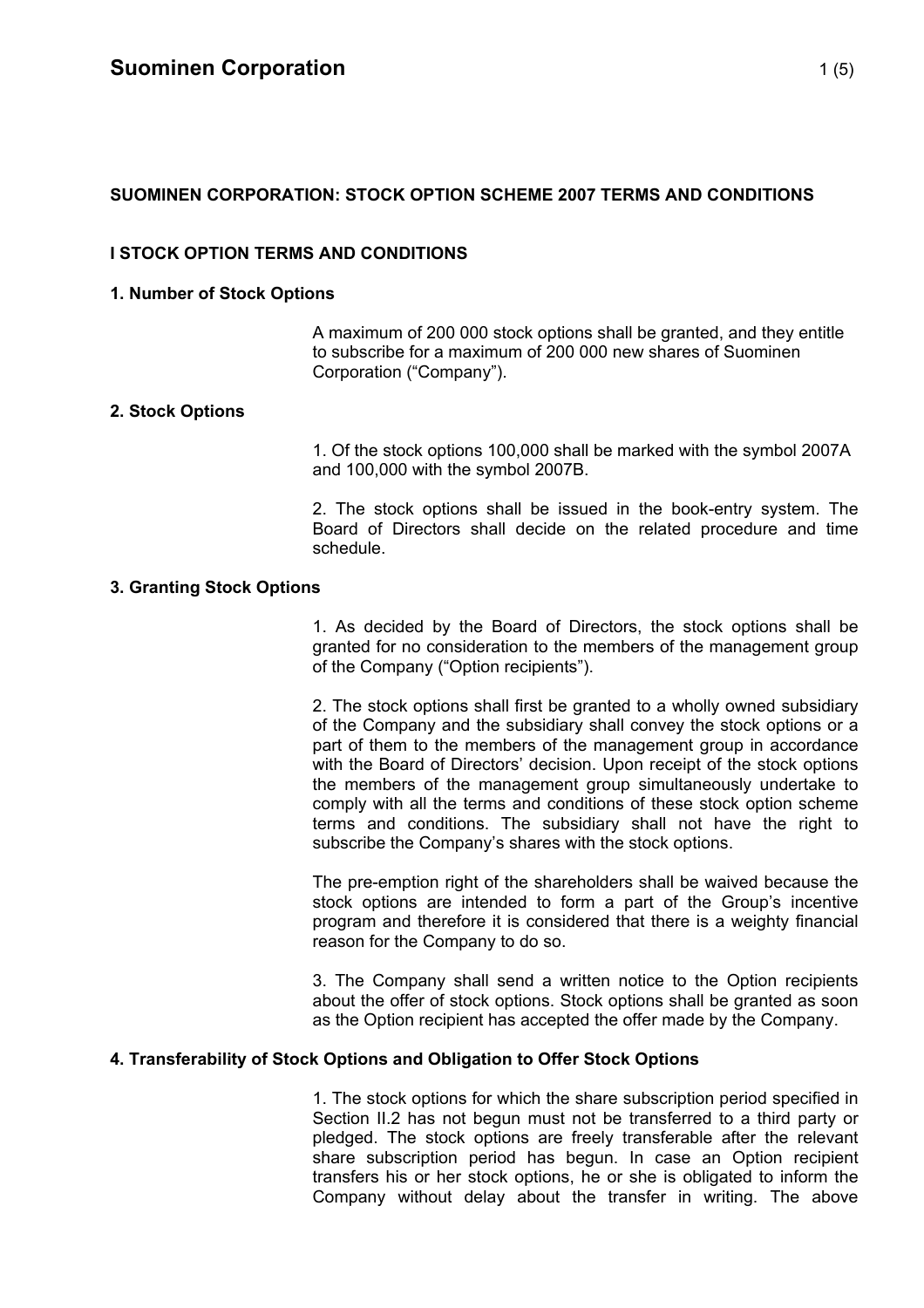notwithstanding, the Board of Directors may grant a permission to transfer stock options even prior to such date.

2. If an Option recipient ceases to be employed by the Company, for any reason other than his or her death, he or she must without delay offer, with no consideration, to the Company or to a party ordered by the Company, those stock options which were not exercisable by virtue of Section II.2 on the last day of his or her employment. However, the Board of Directors may, in individual cases, decide that the Option recipient may keep all or some of the stock options under offering obligation.

The Company has the right to decide on granting returned stock options to parties referred to in this stock option scheme.

3. Regardless of whether the Option recipient has or has not offered his or her stock options to the Company or a party ordered by the Company, the Company may inform the Option recipient in writing that he or she has lost the stock options. Regardless of whether the Company or a party ordered by the Company has or has not been offered the stock options, the Company has the right to apply for a transfer and to have all stock options under offering obligation transferred from the Option recipient's book-entry account to a bookentry account indicated by the Company without the consent of the Option recipient. In addition, the Company has the right to register any stock option transfer restrictions and other restrictions concerning the stock options to the Option recipient's book-entry account without his or her consent.

### **II SHARE SUBSCRIPTION TERMS AND CONDITIONS**

#### **1. Right to Subscribe for New Shares**

1. Each stock option entitles its holder to subscribe for one (1) new Company's share. As a result of the subscriptions, the number of the Company shares may be increased by a maximum of 200,000 new shares. The share subscription price shall be recognised in the invested non-restricted equity fund.

### **2. Share Subscription and Payment**

- 1. The share subscription period shall be
- for stock option 2007A 2 May 2009 30 October 2010, and for stock option 2007B 2 May 2010 – 30 October 2011.

The Board of Directors of the Company may decide to advance the beginning of the share subscription period for the stock options.

2. Share subscriptions shall take place at the head office of the Company or at another location to be determined later by the Company.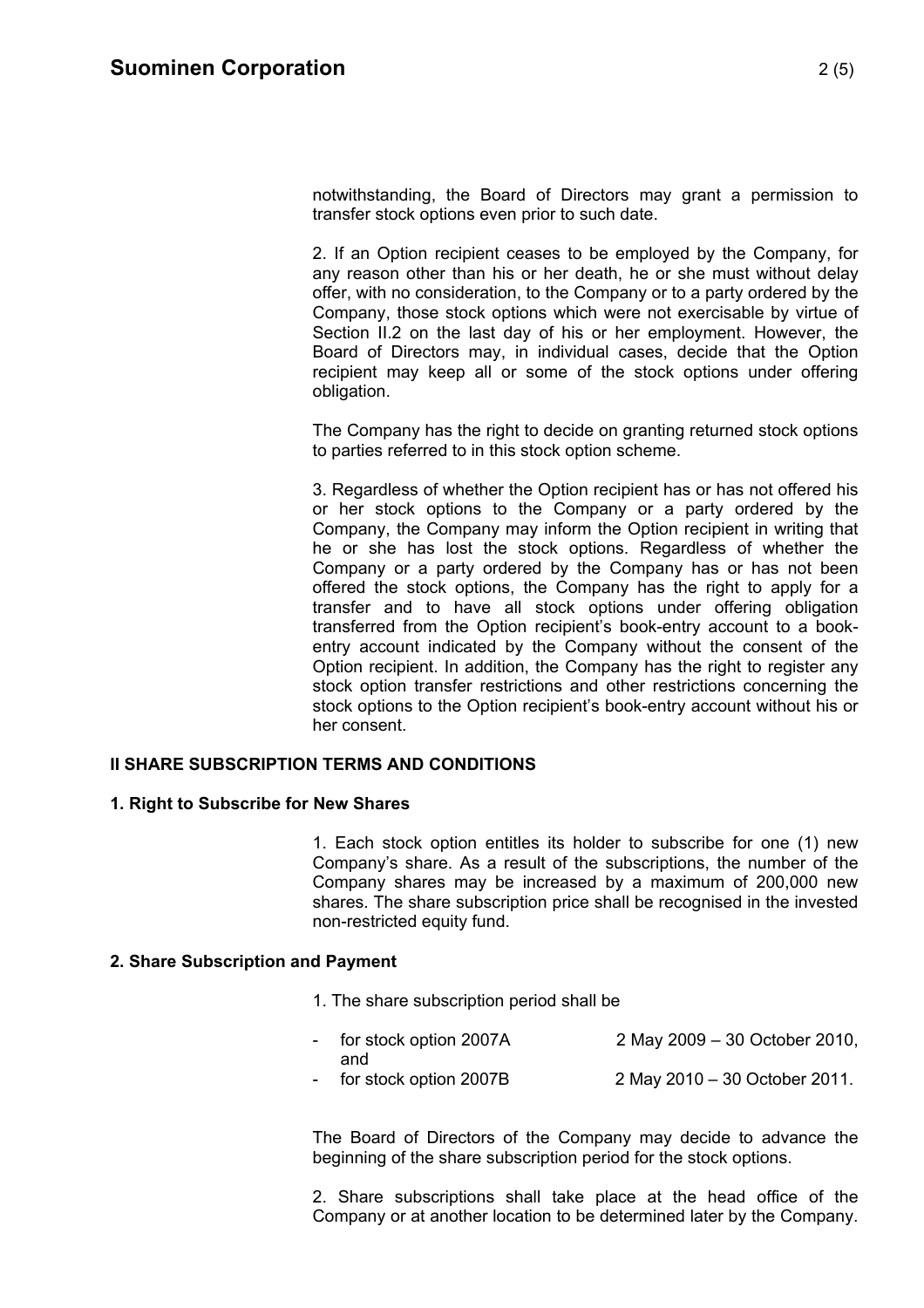Payment for shares shall be effected upon subscription to the bank account indicated by the Company. The Company shall decide on all other matters concerning share subscription.

### **3. Subscription Price**

- 1. The subscription price shall be
	- for stock option 2007A the trade volume weighted average quotation of the Company share on the Helsinki Stock Exchange in May 2007 rounded to the nearest cent and
	- for stock option 2007B the trade volume weighted average quotation of the Company share on the Helsinki Stock Exchange in May 2008 rounded to the nearest cent.

2. The subscription price of stock options shall be reduced in certain cases mentioned in Sections II.7.1 – II.7.2 below at the time specified in the referred sections. The subscription price per share must nevertheless always be at least EUR 0.01.

### **4. Registration of Shares**

The stock options with which shares have been subscribed are removed from the subscriber's book-entry account and the shares subscribed for and fully paid are registered in the subscriber's bookentry account.

**5. Shareholder rights** Dividend rights of the shares and other shareholder rights commence after the shares have been entered in the Trade Register.

### **6. Share Issues, Options and Other Special Rights before Share Subscription**

If the Company, prior to share subscription, decides to issue shares or new stock options or other special rights entitling to shares, stock option holders shall have the same or equal right with shareholders. Equality is ensured in the manner determined by the Board of Directors so that the quantities of shares available for subscription with a stock option, share subscription prices, or both are adjusted.

### **7. Rights in Certain Cases**

1. If the Company distributes dividends or funds from the non-restricted equity fund, from the subscription price of a stock option is deducted the amount of the dividend or distributable non-restricted equity decided after the beginning of the period for the determination of the subscription price but before the subscription as at the record date for each dividend distribution or other distribution of funds.

2. If the Company reduces its share capital by distributing share capital to shareholders, from the subscription price of a stock option is deducted the amount of distributable share capital decided after the beginning of the period for the determination of the subscription price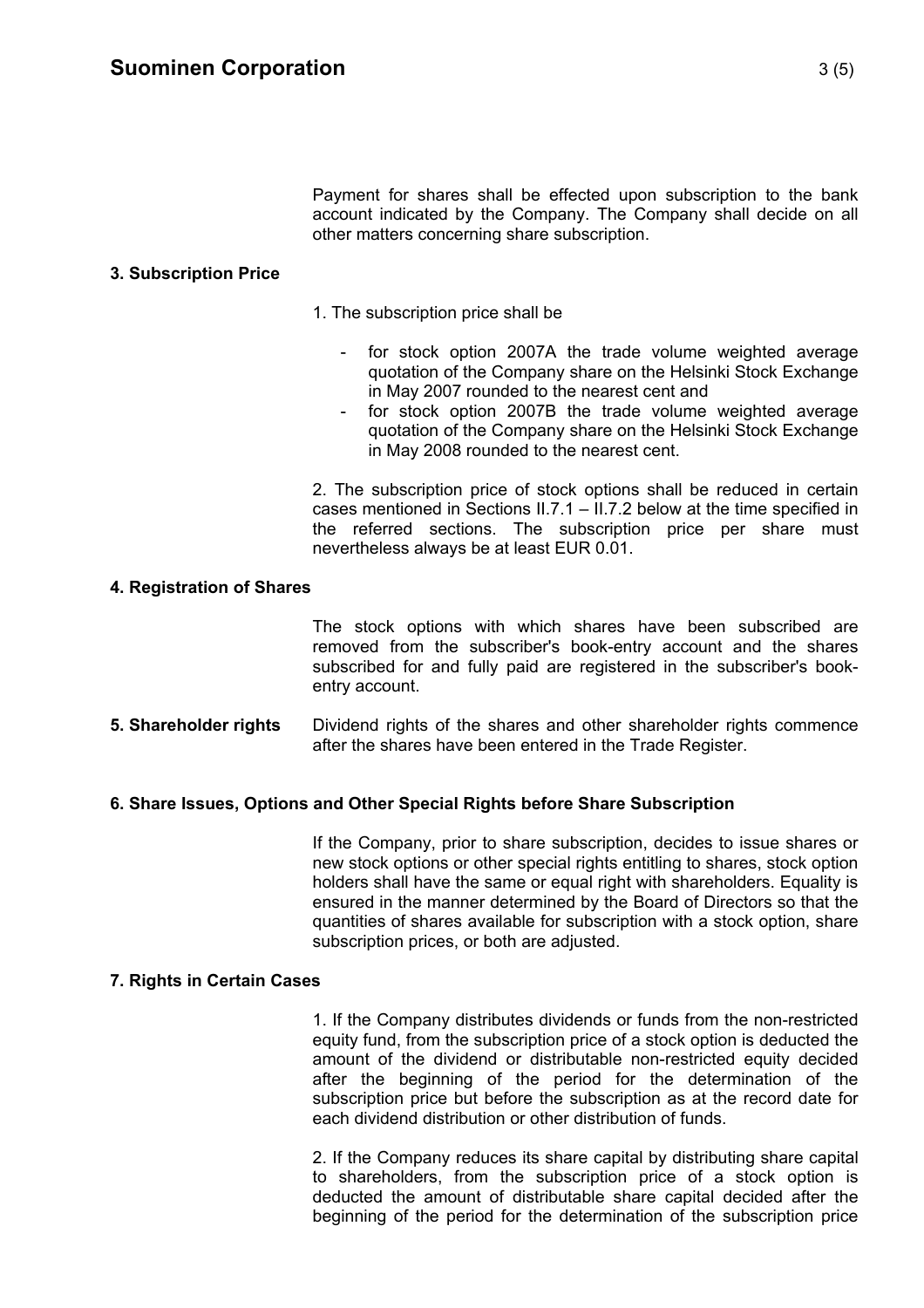but before the subscription, as at the record date of repayment of share capital.

3. If the Company is placed in liquidation before the share subscription, the stock option holder is given an opportunity to subscribe for the shares with his or her stock options before the liquidation begins within a period of time determined by the Board of Directors. If the Company is removed from the register prior to the share subscription, the stock option holder has the same or equal rights with a shareholder.

4. If the Company decides to merge into another company as the company being acquired, or into a company to be formed in a combination merger, or if the Company decides to demerge, the stock option holders are given, prior to the merger or demerger, the right to subscribe for the shares with his or her stock options in a manner and within a period of time determined by the Board of Directors. After this, the right to subscribe shares no longer exists. If the transfer of stock options is prohibited by virtue of the Section I.4.1 above, the stock option holder is, however, entitled to transfer his or her stock options prior to the merger or demerger within a period of time determined by the Board of Directors. The provisions of Chapter 16 Section 13 of the Finnish Companies Act shall be applied to the redemption of the stock options.

5. A repurchase or redemption of own shares by the Company, or the acquisition of stock options or other special rights entitling to shares, shall not affect the position of stock option holders. However, if the Company decides to acquire or redeem own shares from all shareholders, stock option holders shall be made an equal offer.

6. In case, before the end of subscription period, a situation referred to in Chapter 18 Section 1 of the Finnish Companies Act arises, in which a shareholder holds over 90 % of all shares and voting rights of the Company, the stock option holders are reserved the right to subscribe for the shares with their stock options within a period of time determined by the Company's Board of Directors. Stock option holders are also entitled to sell their options to the redeemer notwithstanding the transfer restriction referred to at item I.4.1. A shareholder whose ownership of Company shares and voting rights has exceeded 90 %, is entitled to buy the stock options of the stock option holder, and when a shareholder exercises this right the stock option holder is under obligation to sell them to the shareholder at a current price.

## **III OTHER TERMS AND CONDITIONS**

1. These terms and conditions are governed by Finnish law. Any disputes concerning stock options shall be settled by arbitration in accordance with the Rules of the Arbitration Institute of the Central Chamber of Commerce of Finland.

2. The Company's Board of Directors shall decide on other matters relating to stock options and may impose binding rules on Option recipients. The Board of Directors is entitled to make amendments to